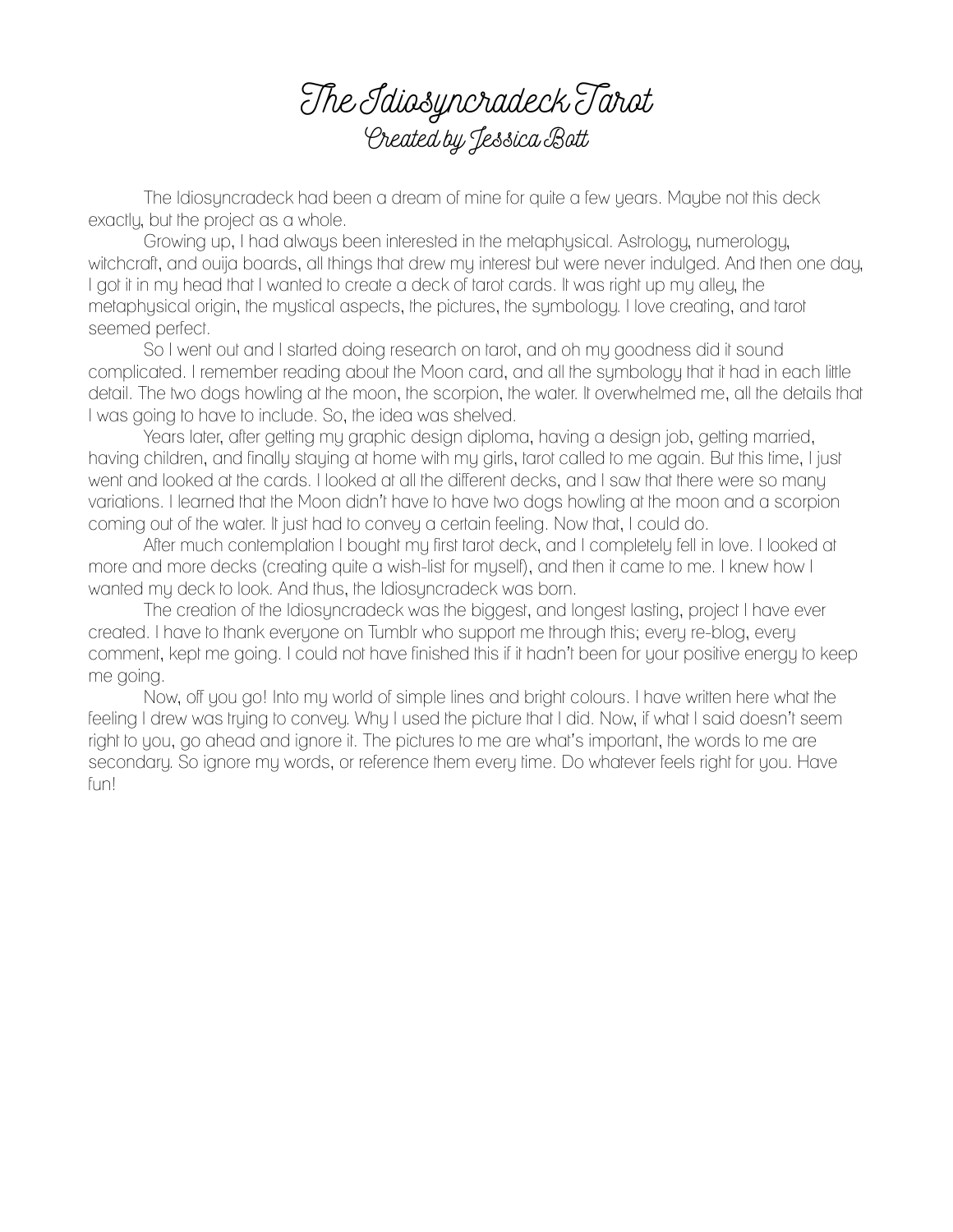### The Major Arcana

The major arcana are the trumps of the tarot deck. They represent the "big" stuff. The deep issues involved. They are numbered  $0 - 22$ , with  $0$  being the beginning and the end. Pay attention to these cards. They're kind of a big deal.

#### $O-Faab$

Keywords: Beginnings, spontaneity, open possibilities, potential.

A little dandelion seed floats away on the wind. As a seed, it's main purpose is to create new life. It has potential to create that life wherever it lands. A field, a school yard, your lawn. Your lawn could be filled with dandelions after a month, because of this one little seed. Or maybe your lawn will get lucky, and the wind will blow the seed out into the water, where the seed's adventure will end.

Everything has a beginning, a starting point. Anything is possible. Complete success, or utter failure. You have to start somewhere.

#### $I - \mathcal{M}$ agician

Keywords: Conscious effort, skill, power, resourcefulness.

An oyster sits on the ocean bottom with a beautiful pearl in it's shell. That pearl didn't get there by accident. What started out as a single grain of sand, an irritant for the oyster, has been transformed by the oyster using layers and layers of nacre. This wasn't an accident. This wasn't magic. This was choice, reaction, and skill.

You have the power to transform many things. Turn a bad situation into a good one. You know what you are doing, you have the ability to make a choice. Use the resources you have. You're more powerful than you think you are.

#### $II - H$ igh Priestess

Keywords: Mystery, unconscious, intuition, wisdom.

A mysterious rock cluster stands in the snow, as northern lights dance above. Everything is silent. These stones are ancient, build by people long gone. Left now only as a mystery. Hints to wisdom once known.

Our unconscious minds are filled with mystery. We know about things that our conscious minds don't care to guess on. Symbols, pictures, feelings, everything lives deep within our subconscious minds. Just be still, and listen.

#### $III -$ Empress

Keywords: Creator, abundance, motherhood, nature.

A tree stands bold against an early morning sky. She is filled with fruit of all kinds, and is surrounded by flowers and mushrooms. She is a creative force and cares for all living things. She is strong enough to carry all of her creations, and gentle enough to care for even the most tiny and fragile of them.

Enjoy all the different fruits, smell all of her beautiful flowers. We are all capable of creating new things.

#### $IV$  – Emperor

Keywords: Strength, authority, domineering, foundation.

A mountain dominates the bright dusk sky. It's strong. It's been there for millennia, and will continue to stand for millennia more. It is unmovable, unshakable. It has a foundation that will hold itself firmly in place no matter how bad the storm.

Structure can make us feel secure. It feels safe. An unshakable foundation is something that we can rely on.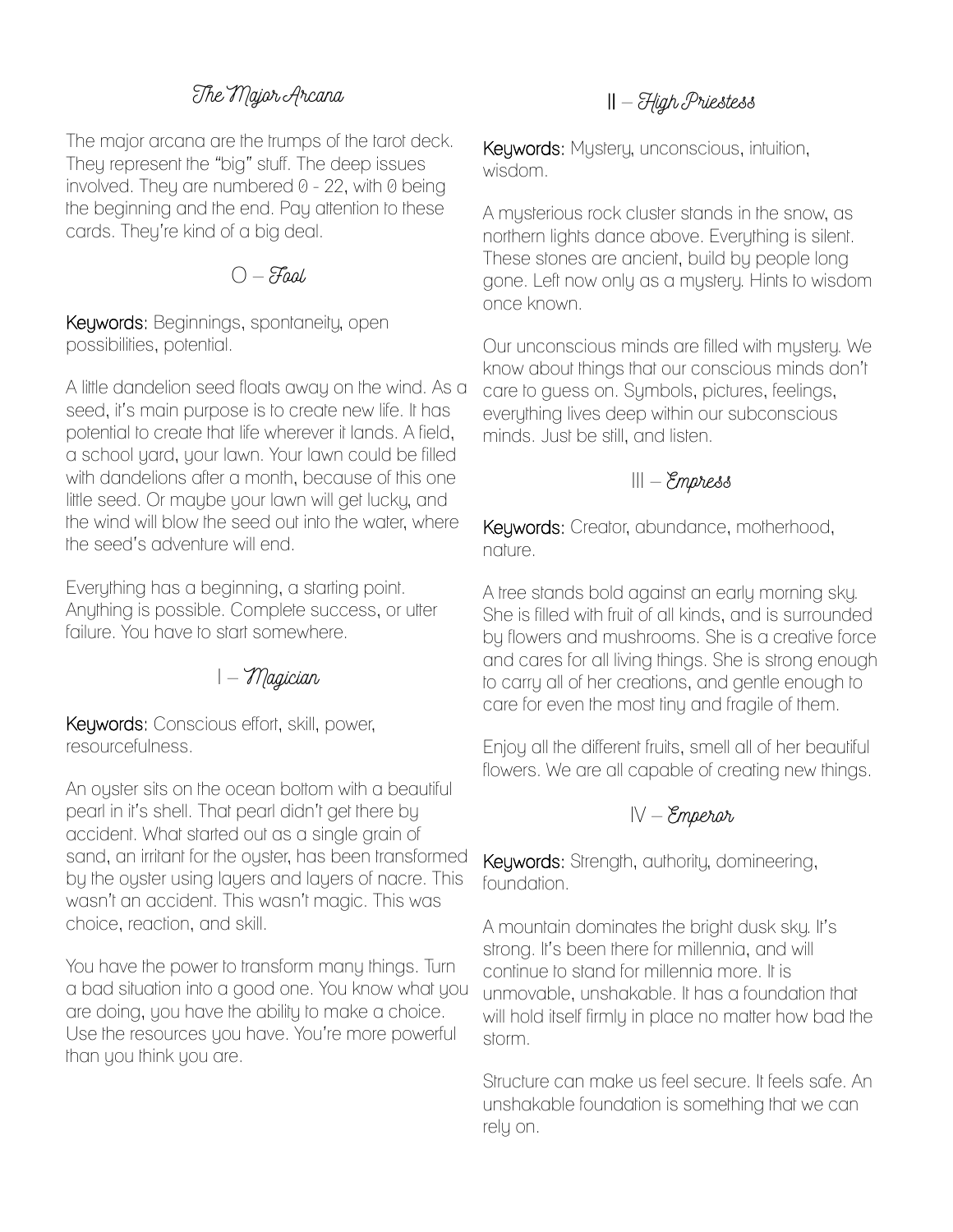#### $V - H$ ierophant

Keywords: Traditions, knowledge, conformation, belief.

Ornaments hang from an old, bent tree. Symbols of long lasting traditions and teachings. While they all might be hanging on different branches, they all come from the same roots. Poisonous mushroom grow at the tree's feet, reminding you that just because something looks good, doesn't mean it can't do you harm.

Traditions are there because they've lasted through generations. They made it through trials, they were considered of enough value to teach to the next person. They're all hanging there for you to make your own choice.

#### $V - Z$ avers

Keywords: Love, relationships, trust, values.

Two flamingos cuddle together. They stand in the water with no worries. Surrounded by grass and lily pads, they are mirror images of each other. Completely content and totally happy that they can be with each other.

Listen to your heart. Focus on what you love and follow the path that compassion and honesty to yourself can take you. Everything else will fall into place.

#### $V|| - \varphi$ hariot

Keywords: Momentum, determination, drive, control. Keywords: Change, movement, cycles, luck.

A river runs, unstopping and powerful, over a waterfall. Racing along, with only one direction it wants to go. It's forceful. It's unstoppable. It's going to drag you along with it if you try and get in the wau.

With control and determination, nothing can stop you or stand in your way. Focus on where you want to go, and then make it happen. You won't get anywhere if you don't move.

#### $VIII - S$ trength

Keywords: Perseverance, inner strength, triumph, survival.

Cement is strong. It can handle being walked on, driven on, and stomped on. It's a hard substance that requires a lot of work to break. But this little flower, this fragile little plant, broke through. It took time and patience, but it managed to bloom even when it looked like there was no possible way that it could even grow.

Somethings can't be forced. Trying to stomp your way through won't work. It will take patience, it will take time. But you're stronger than you think, you can bloom too.

#### $IX - H$ ermit

Keywords: Introspection, solitude, perspective, wisdom.

The turtle swims away from the busy life on the island. He needed some peace and quiet. Some time to think on his own without all the constant noise to distract him from his purpose.

Give yourself a break from all the noise in your life. Take some time to retreat, to figure out what exactly it is you're looking for. Understanding your own mind is hard to do with everyone else's voice in your head.

#### $X$  – Wheel of Fortune

A boulder sits in a field. It can watch a storm come and then pass again, watch as the seasons change. The water keeps flowing, air will blow by, the earth will grow and recede, the fire will spark and burn out. Everything is constantly moving and changing.

The only constant in life is change. Everything changes. Everything has a cycle. The world spins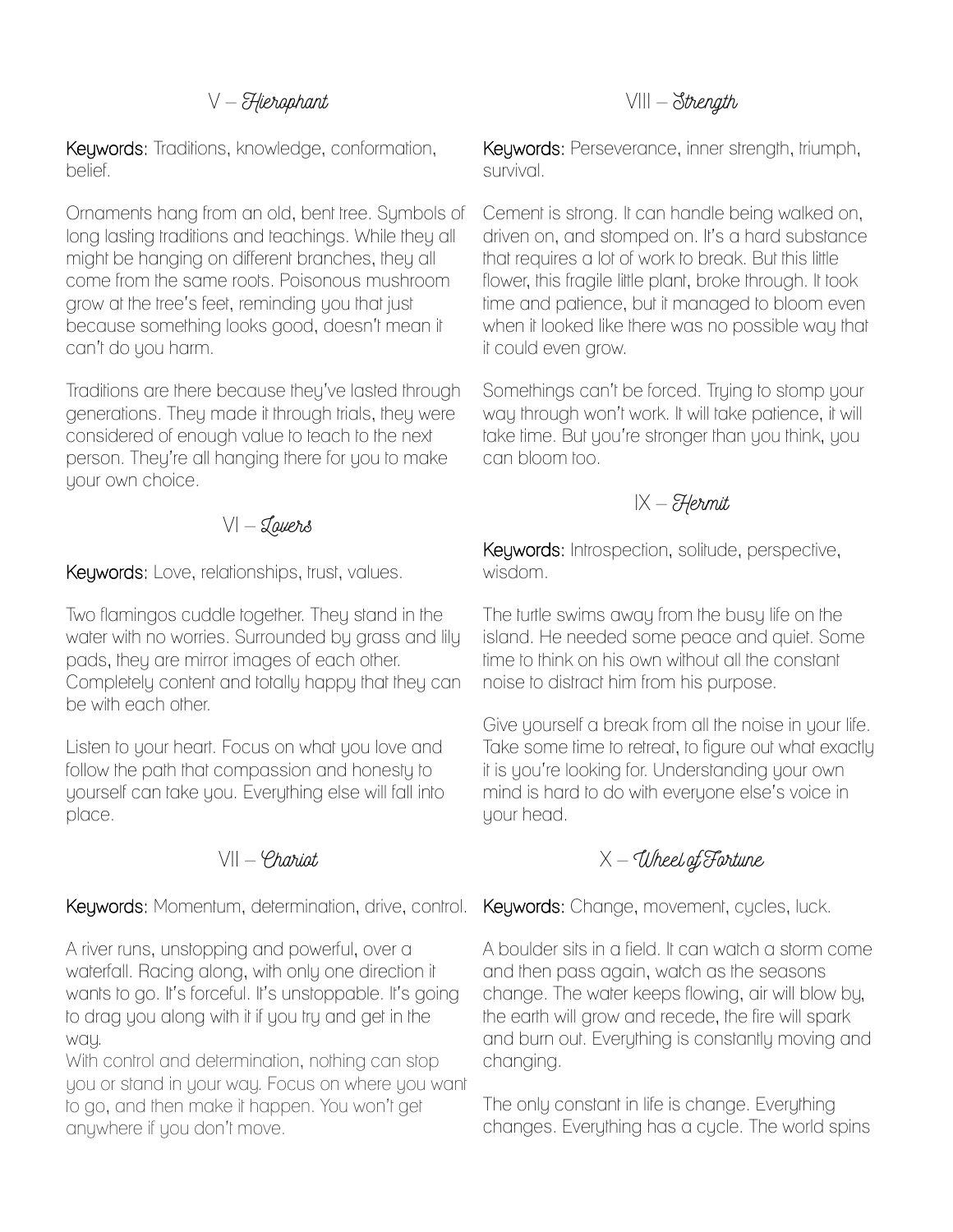on it's orbit around the sun. Our lives are in a state of continuous change.

## $X -$  Justice

Keywords: Fairness, balance, harmony, equality.

A sapling grows from from inside of a skull. Whether good or evil, kind or cruel, extraordinary or mediocre, everything will balance out. Life will grow even when everything seems dark and broken.

You have to live with the choices you make. Weigh your options. Don't take them too lightly, or you could end up with a broken skull.

 $X|| - H$ anged Man

Keywords: Tranquility, patience, surrender, a different perspective.

A sloth hangs around on a branch, observing the world around him. He's not going anywhere fast. He's not impulsive, or rash. He is patient and calm, with a completely different perspective from ours.

Take your time. You don't always have to rush around making rash decisions. Take a breath. Calm down. If something doesn't make sense, maybe try looking at it from a different angle instead of trying to force it to your will.

#### $X||I - \mathcal{D}$ eath

Keywords: Transformation, transition, inevitability, rebirth.

The tree has been knocked down, and the body has died. But that doesn't mean it's over. Moss finds a new home. Mushrooms begin to grow. This death is a new beginning for another life. Everything returns back to the earth for something else to grow again.

When something ends, something else can begin. Use what is gained from the loss. Don't let anything go to waste.

## XIV – Temperance

Keywords: Equilibrium, balance, connection, harmony.

Giant planets glow bright in the dark night sky. Little mushrooms illuminate the ground. Only when it's dark, can you see the little lights glow.

Life is all about finding balance. The easy way and the hard way, having too much versus taking too little. Find the middle ground, don't go to extremes. Even when it's dark, there's light.

### $XV - \mathcal{D}$ evil,

Keywords: Addiction, abuse, limitations, ignorance.

A little bug is trapped in a spider's web. He wasn't paying attention, and he ended up flying right into a trap. Wrapped up and stuck to the web, everything seems ominous.

You overdid it. You were ignoring what was happening around you, and you got stuck with it. Make sure you know what you're doing, what you're really getting yourself into, before it takes control and you lose yourself.

## $XV - \sum_{k=1}^{n} I_{k}X_{k}$

Keywords: Disaster, shock, destruction, chaos.

A volcano erupts, suddenly, spewing smoke and fire everywhere. And out of nowhere, everything is chaos! Where do you go? What do you do? Can you avoid being burned? Will everything around you be destroyed, or will the disaster stay contained?

When your world is shaken by chaos, it's hard to not react with shock. But the pressure had to be released somehow, and now there's no going back. You have to deal with what is happening now.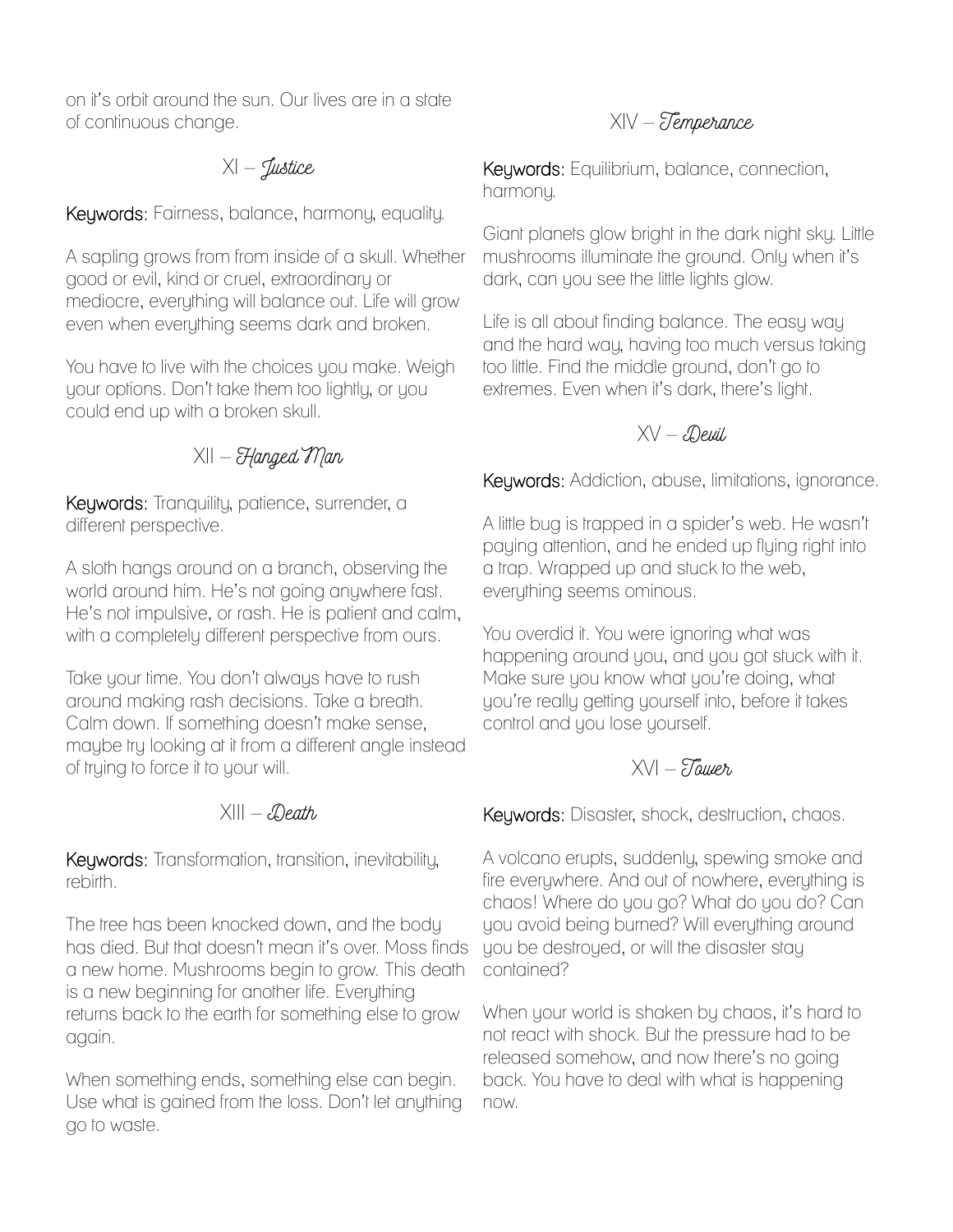#### $XV|| - \delta t$ ar

Keywords: Hope, faith, spirituality, optimism.

A bright star shines in the middle of a dark sky. It illuminates and guides our path, even if only faintly. Surrounded by six colourful stars, they remind us that we need to pay attention to all of ourselves, not just the parts that we want to.

Have faith that you're doing the right thing, going down the right path. Pay attention to your spirit, and don't forget to stop every once in awhile and look up at the stars.

 $XVIII - M$ aan

Keywords: Unconscious, confusion, fear, anxiety.

Your wandering through a surreal landscape. You're not sure what's real and what you're imagining. You feel confused, apprehensive. Is what you're seeing real? What are those over there? Rocks? People? Is that a skull lying on the ground?

When you can't tell where you're going, you have to rely on your intuition to guide your way. It may be scary, you may be uncertain, but the only way out is though. Trust yourself. You can figure this out.

#### $XIX - \xi y$

Keywords: Success, vibrancy, growth, thriving.

The hot sun shines down on a burning desert. But the cactus doesn't mind the heat. It thrives. Even when most other life would die, the cactus is in it's element. It doesn't wilt. It stands proudly and blooms, flowers unfolding into the light.

It's bright, and it's happy, and it's home. This is where it was meant to be, and it wouldn't be happier anywhere else.

 $XX - \underline{J}$ udgement

Keywords: Renewal, discovery, transition, rebirth.

Waves crash, lightning strikes. Rain pours down. This feels like the end, like you're going down. But then you see it, the light at the end of the tunnel. Your hope is in sight. You can be saved, if you head towards it.

It might be hard, it might feel like you're never going to make it through this storm. But maybe it was a refreshing change that was necessary to wash away the grit. And now you can find your way home.

### $|XX| - 1$ larid

Keywords: Completion, fulfillment, satisfaction, contentment.

The sun sets after a long, busy day. You gone so many places, and accomplished so many things. You've done all that you needed to do, and now it's time to relax and watch the sky change into blazing colours as it sets over the water.

Everything feels at peace, and you've done what you set out to do. You can feel satisfied knowing that you completed your goals. What will you do tomorrow?

? – Magic

Keywords: Mystery, unknown, unexplainable, sparkles.

Ingredients are magically poured into a bubbling cauldron. Potions and candles are strewn about. The four suits of tarot hang from the trees. Magic is being created.

Magic is in everything. Sometimes it's what we need to keep going. Sometimes it's a way to explain what has happened. Or maybe sometimes, you just don't understand. It's magic.

## The Minor Arcana

The minor arcana are divided into four different suits; cups, stones, arrows, and swords. They represent your daily life, the day to day activities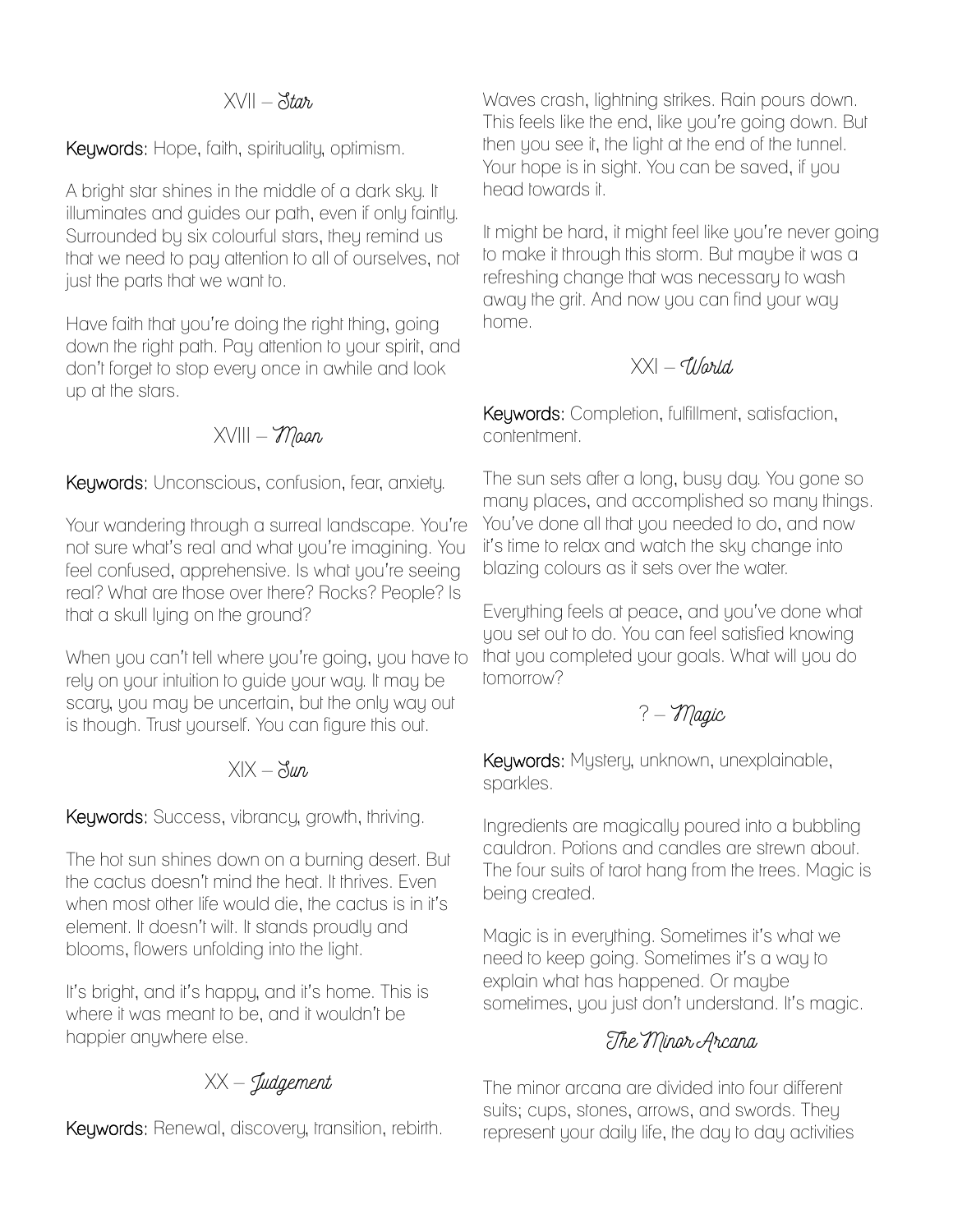and situations. The last four cards of each suit are court cards. They generally represent a person you know, or a facet of yourself.

### Suit of Cups

The cups suit is represented by water. It symbolizes our emotions, how we feel. Our relationships and our connections with other people.

## Ace of Cups

Keywords: Overflowing emotions, openness, new love, joy.

Someone new has come over for a cup of tea, and you are so excited that you're not even paying attention to what else you're doing. And now, there's water everywhere.

That "new person" could be love, it could be intuition, or even a new kind of experience. It's exciting, it's fun, it makes you happy. Just try not to make too much of a mess.

## Two of Cups

Keywords: Relationship, communication, connection, harmony.

That special someone is over for tea. You love spending time with them. Everything seems clear and makes sense. You two are so much alike, that even your tea bags have a bond.

In a good relationship, there is equal support and understanding from both sides. Bonds are needed, but don't get too tangled up and lose yourself.

## Three of Cups

Keywords: Friendship, fun, indulgence, celebration.

It's time to relax and hang out with some friends. Get the extra whipped cream on your coffee. Have fun. Enjoy other people's company.

Sometimes you just need to let go. Not care about

all the stress of life. Go and play with your friends, enjoy life and don't be too serious.

## Four of Cups

Keywords: Withdrawal, apathy, boredom, reevaluation.

Just sitting in the cupboard. All by yourself. You're tired, you're bored, and you don't really care enough to do anything. It's just you and your thoughts.

Sometimes you need to take a break. You need to be alone with your thoughts, to distance yourself from others. But don't stay hidden away for too long or you might miss out on something important.

## Five of Cups

Keywords: Sadness, grief, loss, disappointment.

Oh no! You went and dropped your favourite coffee cup on the floor. Now it's all smashed to pieces and there's coffee everywhere. It hurts your heart to look at the mess.

It's okay to feel sad about it. It was your favourite mug. You loved it, and now it's gone. But hey, now you have an excuse to go and buy a new one. Take some time though, so you don't hurt yourself picking up those broken pieces.

# Six of Cups

Keywords: Innocence, nostalgia, simplicity, kindness.

Everything is setup for your tea party. Now you just have to go and get Bunny, Lamby, Fairy, and of course Charlie. Tea and cookies for everyone!

Life when you.'re little is a lot simpler. There's no wondering if Bunny won't like your outfit, or what Fairy said behind your back. Don't over think things. Sweet and simple.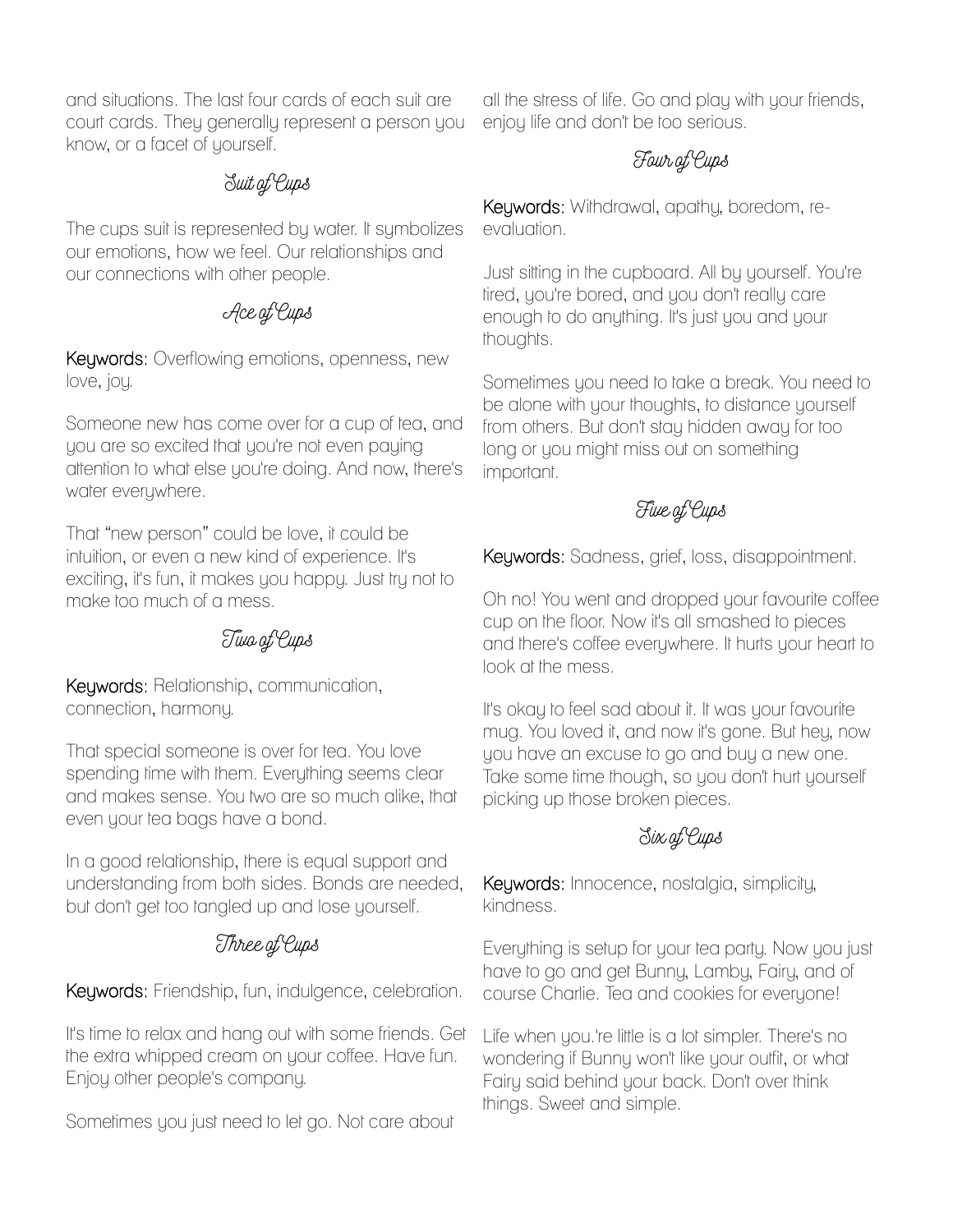## Seven of Cups

Keywords: Choices, indecision, experimentation, temptation.

What to do, what to do. There are so many different kinds of tea up there. How are you suppose to pick just one?

Just because you pick one now, doesn't mean you can't pick a different one later. Change it up every once in awhile. But hurry up and decide before your water gets cold.

### Eight of Cups

Keywords: Moving on, clearing out, removing excess, transition.

You have way more mugs than you could ever hope to use. Do you really need all of them? Probably not. You don't need all that stuff cluttering up your kitchen. It's time to pack it up and move on.

Clean up and clear out. Examine what you actually need. What you really use. Get rid of what is no longer of any use to you.

## Nine of Cups

Keywords: Luxury, abundance, contentment, happiness.

The air smells sweet, and the weather is warm. You're sitting on a beach, surrounded by flowers and palm trees. You have oodles of whipped cream on your drink. What more do you need?

Nothing. Enjoy yourself. Enjoy that whipped cream. Smell those flowers. Life is good.

## Ten of Cups

Keywords: Fulfilled, peaceful, family, vibrant.

Life in this mug is a permanent fixture. It's overflowing with life and colours. It's grown to a point where all you can see is how happy it makes you.

Look at what you have grown. Be proud of it. Enjoy it. It doesn't have to be perfect for you love it, so mind those pruning scissors, hmm?

### Page of Cups

Keywords: Beginnings, sensitive, new love, imaginative.

It's the start of a new day. The sun is rising, you have your morning cup of coffee. You have some mail that you're excited to open. So many possibilities.

You daydream of the rest of the day. The projects you will start, the people you will meet, the new love that you will find.

## Knight of Cups

Keywords: Passion, confidence, intense, romantic.

It's early afternoon, the hottest part of the day. You have your coffee; sweet and creamy, just the way you like it. You're writing a love letter to that new special person.

Sure, some might see you as over-confident, and maybe a little over emotional. But you'll never get what you don't want if you don't go and get it!

## Queen of Cups

Keywords: Spiritual, calm, empathic, introspective.

As the evening settles down, you can finally relax. You light some candles, get some pretty crystals, and sit down for a nice cup of tea to relax with.

You understand more than most, and feel for all. You're always willing to listen to anyone who needs a friend, and will understand and help you out when you need it.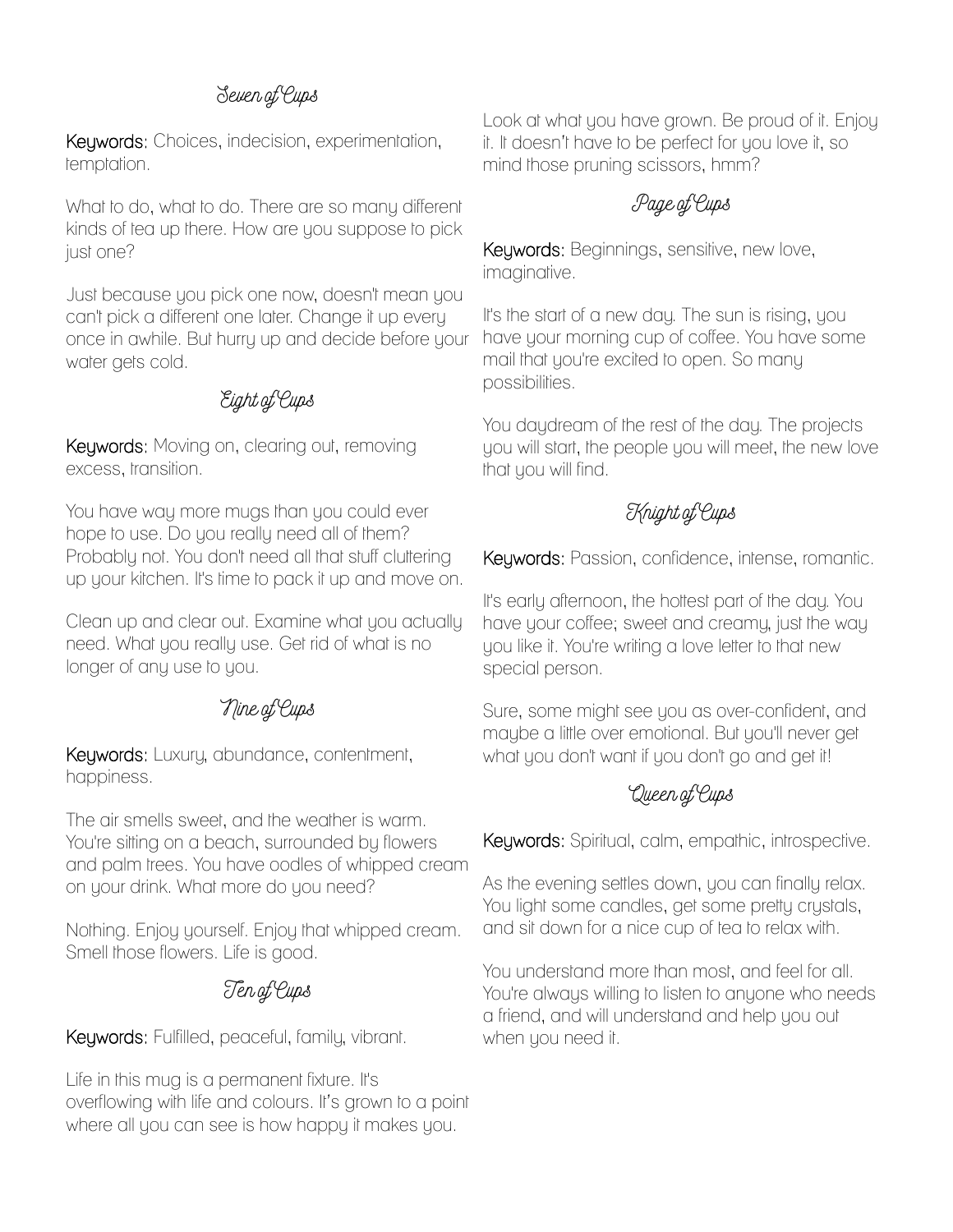# King of Cups

Keywords: Stable, composed, wise, diplomatic.

Night has fallen, and everything is calm. You have your coffee, strong and black, and now you can sit and enjoy the silence.

You don't need any of that excess around you. You are perfectly happy with what you have. You know what you want and you know what you need. That's why everyone comes to you to ask for advice.

#### Suit of Stones

The suit of stones is the earth element. It represents the material world. Your physical being and environment.

#### Ace of Stones

Keywords: Abundance, reward, prosperity, growth

Something sparkly catches your eye. You look, and you find a perfect little citrine crystal. With flowers growing all around it, you know that finding this crystal is the start of something new. Something that you can bring home and polish up. This crystal might be worth a pretty penny.

Make the most of this opportunity, whatever it may be. New growth, a new find, a new pretty crystal for your collection. You worked to find it, now you have to work to keep it.

#### Two of Stones

Keywords: Balance, focus, skills, adaptability.

You carefully place rocks one on top of each other, until you have tower you can be proud of. Every one of them has to be placed gently, with perfect balance. One little shift could knock the whole thing to the ground.

Sometimes you have to move things around in order for everything to work. If it doesn't fit one way, try another. Don't stress about it, this is supposed to be fun.

#### Three of Stones

Keywords: Teamwork, planning, contribution, perseverance.

Look at those stones. Do you think they got that way by themselves? I think not. It required a team of people, working together, to make that rock garden happen. And now, those stones rely on each other to keep standing. With even one of them not pulling it's weight, the whole thing would come tumbling down.

Everybody plays a part. You have skills that others don't, and other people can do things that you can't. Use this to your advantage, and go get stuff done.

#### Four of Stones

Keywords: Security, possessiveness, stability, control.

That's a lovely little zen garden you've got there. Keeping that stone protected and secure. Making sure that it can't escape from you.

It's one thing to hold onto something to keep it safe. It's another thing keeping something to yourself just because you don't like to share. Make sure you know why you're making boundaries where you are.

#### Five of Stones

Keywords: Unstable, struggle, lack of support, scarcity.

Over time, water has eaten away on the stone. What was once a large and stable pillar, has become malformed, with weird angles and worn away edges. It's standing on it's last legs. It is unstable and could fall over at any moment.

Time and energy have worn you away. They've eaten at you, and you're left barely able to stand. You don't know how much longer you'll be able to keep this up. Now is the time to reach out.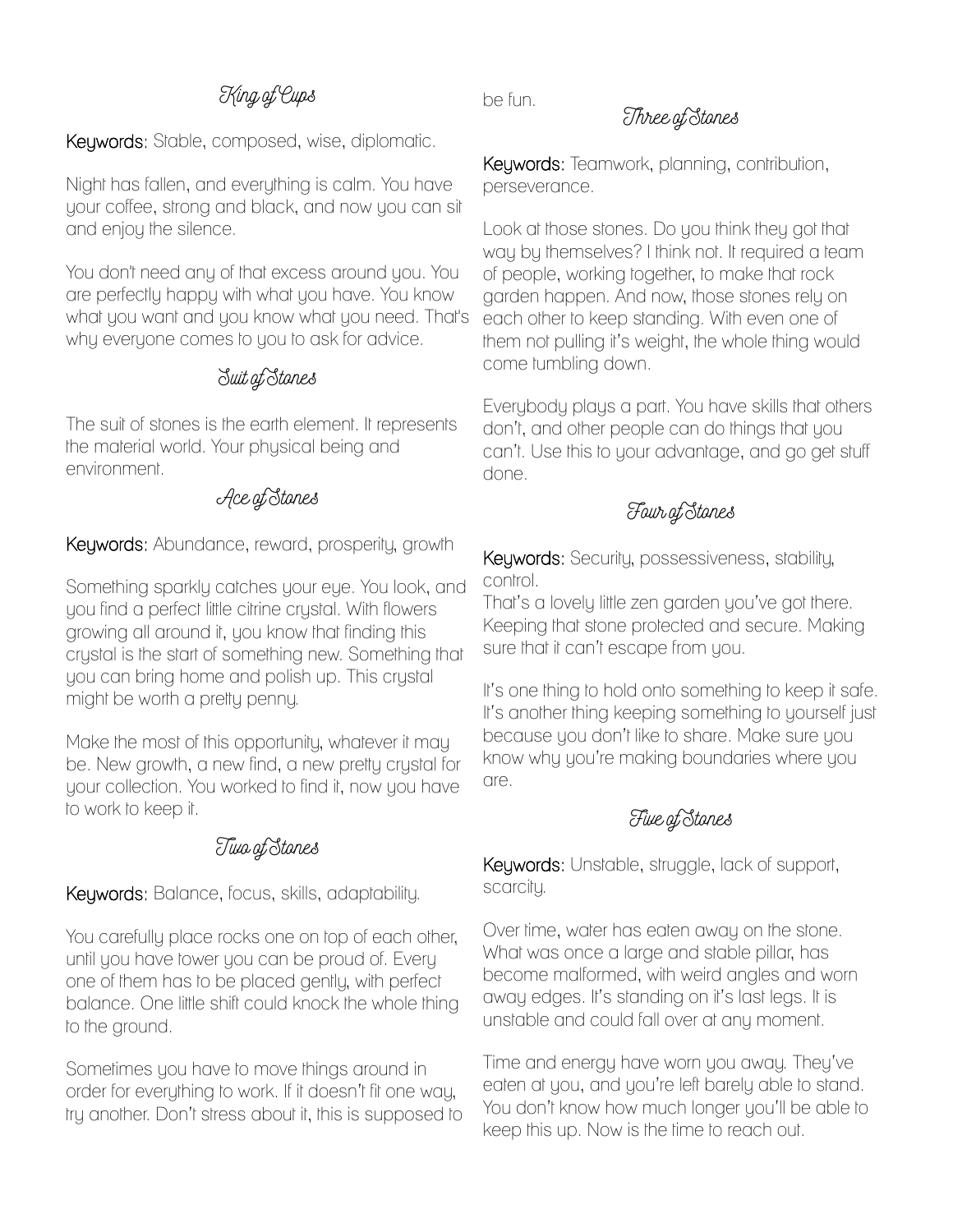### Six of Stones

Keywords: Assistance, support, generosity, charity.

A kind boulder sacrifices itself to give the tree a boost. The rock has become a stable home for the tree, allowing it to grow tall. The tree is now fully reliant on the rock, and would never be able to stand without it.

The tree wouldn't be as tall without the stone, but the stone without the tree would just be another boulder among many. Both of them give and both of them receive.

#### Seven of Stones

Keywords: Accomplishment, recognition, assessment, patience.

Look at that cool thing you just made! A giant spiral of stones laid out in the sand. You've been so focused on placing each stone, that you forgot to take a step back at look at how awesome it is all together.

So take a break. Appreciate what you have already accomplished. Admire your own handy work, and give yourself a well deserved pat on the back.

#### Eight of Stones

Keywords: Dedication, effort, productivity, knowledge.

Look at those pretty necklaces you just created! It's taken a while, and quite a few mistakes, you've finally managed to wire wrap those stones. You've created an art piece that other people can wear and show off.

You know what you're doing now. You've worked long enough, and done it enough times, that your skills are finally paying off.

Keywords: Luxury, satisfaction, earned rewards, discipline.

It took a long time, but it's finally finished. Your little sanctuary of peace. You had to make your flower garden by hand, stacking each stone, planting each flower. But you made it, and now you can relax. Watch it grow, feel at peace knowing that everything is how you wanted it.

You wanted this done right, so you took charge. You took the time to make plans, find the supplies, and made sure that everything would work together. Now it's time to put that all behind you, and just enjoy yourself.

## Ten of Stones

Keywords: Wealth, legacy, abundance, permanence.

This jewelry box has been in your family for generations. And it's slowing building quite the collection. Your great-grandmother's ring, your mother's pearls, the necklace you just got for your birthday.

Over time, your wealth has accumulated. And if you're careful with it, will last for the next generation to come.

## Page of Stones

Keywords: Practical, student, cautious, starting out.

As the morning begins, you think of all the new things you will learn. You can watch the flowers grow, and figure out what it is exactly that you want.

You know that learning something new takes time, and you're willing to put in that time and learn. You're realistic and know that it will take a lot to move you, but once you start, there's no stopping.

# Knight of Stones

Keywords: Reliable, stubborn, loyal, thorough.

# Nine of Stones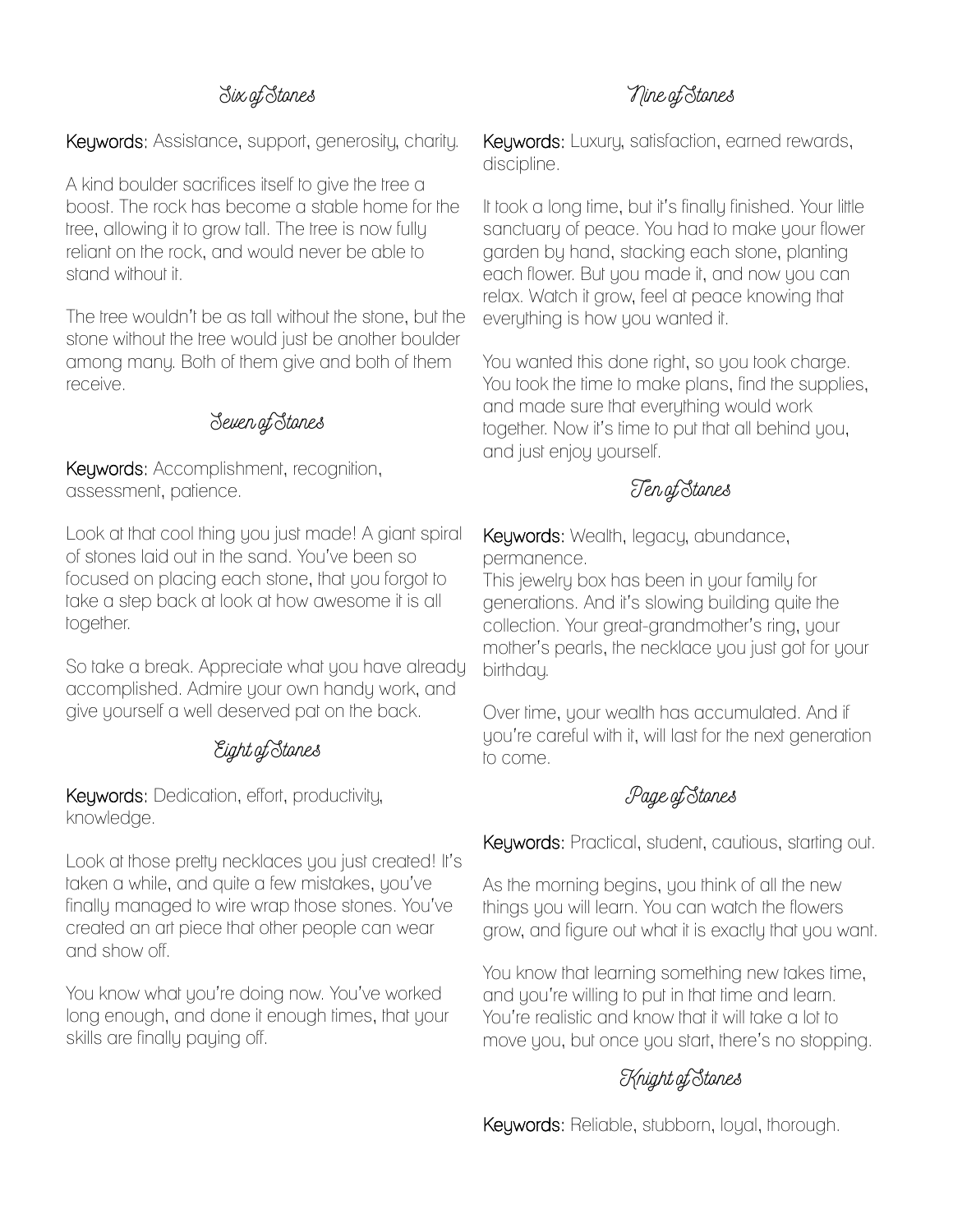Everything that you do, you do because you know that there is a good, logical reason for it. You don't want to expend any excess energy on something that you don't really need.

Some might say that you are stubborn, or just boring. But you know the value of taking your time and being thorough. Everyone knows that you're stable and reliable and can be counted on to figure out a problem if they ever need it.

## Queen of Stones

Keywords: Nurturing, resourceful, protective, sensual.

You are beautiful and kind to everyone who comes your way. You try your best to take care of everyone, doing all you can to make sure that they're growing the way they're supposed to.

You always seems to have the solution to any problem. You know how to help, and you know how to do it right. You are stable and unwavering, all while being completely grounded. Everybody know that you will take the best care of them.

## King of Stones

Keywords: Knowledgeable, stable, practical, successful.

You know what you are doing. You have everything organized the way it should be, and have worked hard at learning the best way to do things.

You are the person people go to for practical advice. You might be a little over traditional, but why change when you already know what works best?

## Suit of Arrows

The Arrow s are the fire element. They're about passion, creativity and inspiration. Your gut feelings and primal energy.

# Ace of Arrows

Keywords: Creativity, beginnings, passion, inspiration.

From out of nowhere, an arrow strikes in a seemingly barren land, and suddenly, poof! There's life! Plants start growing, there's colour, there's light. Something amazing has begun.

Sometimes all it takes is a random spark to light up an idea. A sudden nudge in the right direction to create something new. Let this life grow and watch what it becomes.

# Two of Arrows

Keywords: Choice, options, contemplation, discovery.

You have two choices in front of you. Two different directions you could travel. Both are similar, yet different enough that a choice will make the difference Gold or silver? Pink and orange or green and blue?

Which direction are you being drawn to? Be brave! Make a choice, and then follow that arrow to where you want to go.

## Three of Arrows

Keywords: Ventures, foresight, vision, launching.

You see that island over there. It looks full of promise for your new adventure. It's something totally different from what you already have, with the palm trees and the sandy beach. So you go for it.

You have made up your mind and there is no changing it. You've thought about it for long enough, and now is the time for action. Watch where you're going, and don't let anything hold you back.

# Four of Arrows

Keywords: Celebration, reward, completion,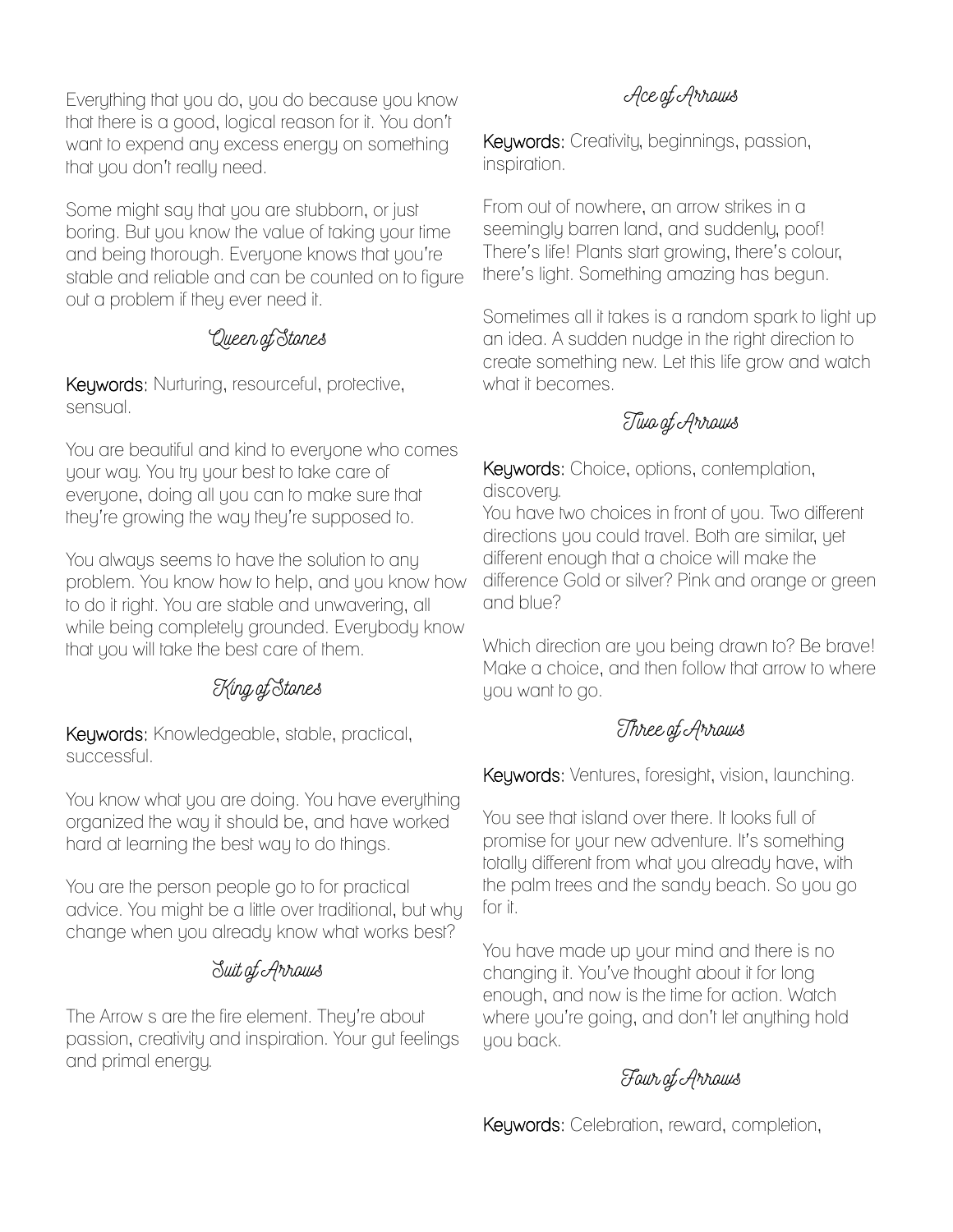results.

Yay, you did it! And now, it is time to celebrate! You blow up some balloons, decorate everything, until even the grass is filled up with party supplies.

You finished what you were working on, you made it to where you were going. Look at what you've done. How far you came. Go on, go have a party! You deserve it.

### Five of Arrows

Keywords: Conflict, competition, challenge, brainstorming.

Look at what you've done. You shot your arrows all willy-nilly, and now they're all stuck up in those trees. Way to go. Now you have to climb all the way up the tree, try and get the arrow, come back down, and do it again.

Stop acting, and start thinking. Make a plan and figure it out. Stop bickering over who's fault it was, and just get it done.

#### Six of Arrows

Keywords: Recognition, confidence, victory, success.

You got that bullseye without even flinching. You've worked hard, practising whenever you had the chance. And now, it has finally paid off. Now everyone can appreciate how awesome you are.

You are a winner. Be proud of it. Take the attention that you deserve, and bask in that glory. You little winner you.

Seven of Arrows

Keywords: Threat, defence, perseverance, opposition.

You are under attack! It's time you put that giant wall to good use and defend yourself from the oncoming onslaught of arrows suddenly racing

towards you.

Don't surrender just yet! This is just a threat, you can persevere. Stand your ground and fight for yourself, if need be.

# Eight of Arrows

Keywords: Passion, acceleration, swiftness, boldness.

It's fiery, it's passionate, it's out to get stuff done! You know what you want, and now you're off, shooting for the stars.

You've been planning for this, for a long time now. An idea or trip like this doesn't just start out of nowhere. You've prepared, and now you can see your end goal. Go and get it.

# Nine of Arrows

Keywords: Perseverance, determination, wounded, experienced.

You've done this before. You know what you're doing. Yes, things are rough right now. It's snowing, and you're hurt, and you're not quite flying as straight as you should be.

But you know what you're doing, and despite what is hurting you, you're still flying. You're doing it. Keep going.

# Ten of Arrows

Keywords: Stress, responsibility, burden, overexertion.

So many pretty arrows. You want to keep them all. You feel a need for each and everyone of them, and couldn't possibly get rid of any of them. You've had them for so long now.

But they're weighing you down. Think about this. Do you really need all of them? Just because you have it, doesn't mean you need it. Let something go before you break apart.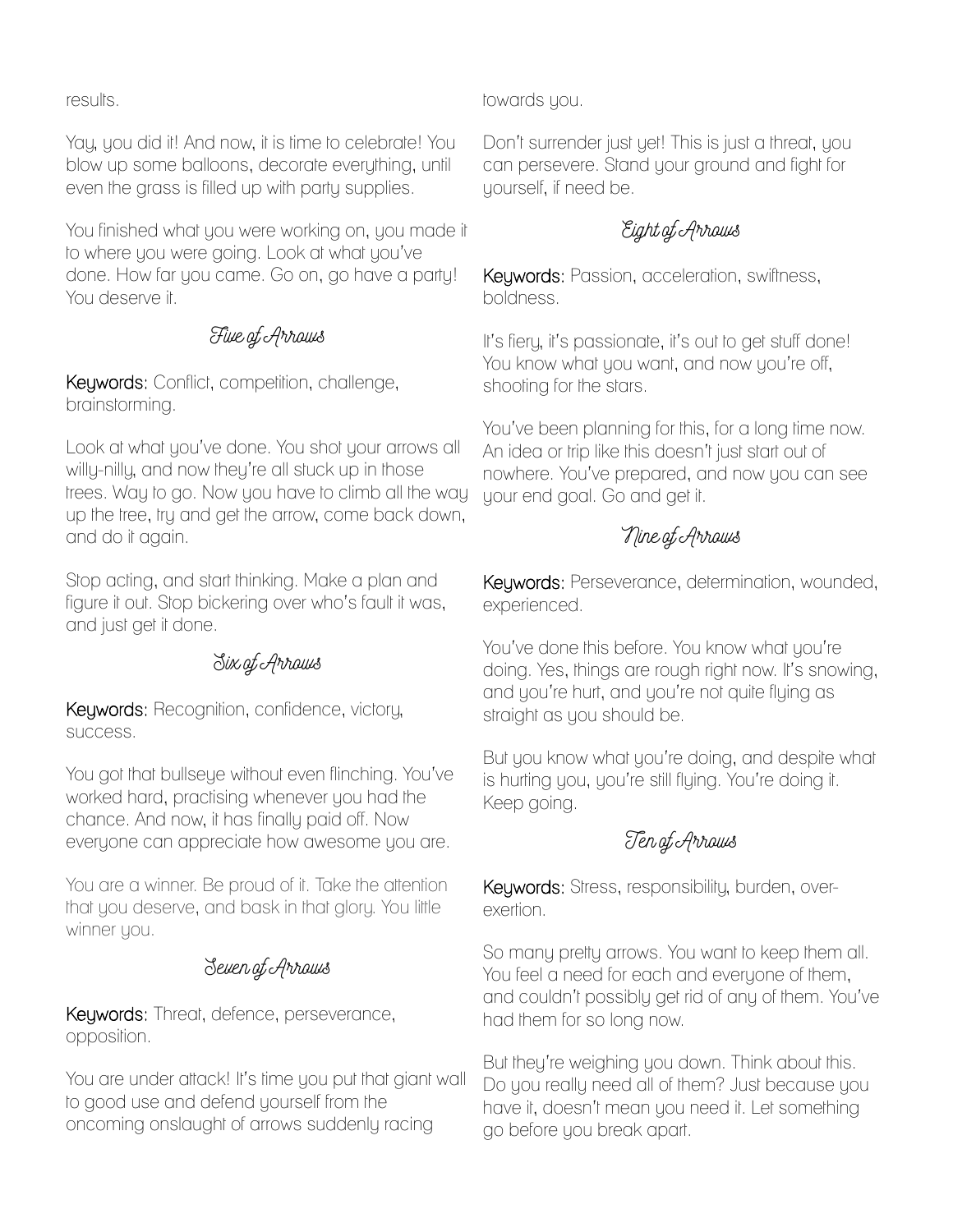# Page of Arrows

Keywords: Enthusiasm, beginnings, creativity, new ideas.

Dawn approaches, and you're already so excited for your day. You have so many good ideas that you want to start to work on. Your leaves are budding, you're freshly painted and ready to get out there and start your day.

Use your enthusiasm to your advantage. Take those new ideas and start something amazing. Play with them, and see where they lead.

## Knight of Arrows

Keywords: Flamboyant, adventurous, confident, passionate.

You know who you are, and you love it. You know what you like, want you want, and nobody is going to stand in your way.

You might come off as a little cocky and over the top, but that's just because you are confident with yourself and, well, you want what you want! No stopping you now.

#### Queen of Arrows

Keywords: Creative, confident, friendly, optimistic.

You have ribbons hanging down, flowers in your hair, and you are rocking it. You are beautiful and always ready for some fun.

Things that might seems overly frivolous to others are things that bring you joy. Be passionate about what you love. It makes your eyes sparkle.

# King of Arrows

Keywords: Charismatic, bold, fiery, authentic.

You are strong. You are bold. And you can lead your troops into battle with one simple battle cry. You've mastered all your skills, and are completely at ease with using them.

With your passion and your charisma, it's not hard to see why everyone wants to follow you. You know what you're talking about, and are ready to take charge at a moment's notice.

### Suit of Swords

Swords are represented by the element of air. It is your mind, your intellect and communication. How you think and what you say.

## Ace of Swords

Keywords: Clarity, truth, vision, realization.

Out of nowhere, you get it. A sudden flash of inspiration. An unexpected idea that hits you out of thin air. It's bright. It's sudden. It's powerful. It cuts through any doubt or confusion and leaves you feeling invigorated.

A lightbulb moment, where you can see the truth, or an idea that finally makes so much sense. Use that energy and find those answers.

## Two of Swords

Keywords: Indecision, choice, avoidance, standstill.

Just hanging around, pretending that you're not staring down into a cavern of death. You know that eventually, you're going to have to make a decision. You are going to have to pick a side. You can't pretend that nothing is wrong forever.

Think! You've got this. Weigh both options, and then move; before you fall into that cavern and have no choice at all.

## Three of Swords

Keywords: Pain, heartbreak, betrayal, sacrifice.

You've been stabbed in the back, and now there you are, bleeding out in the middle of the street.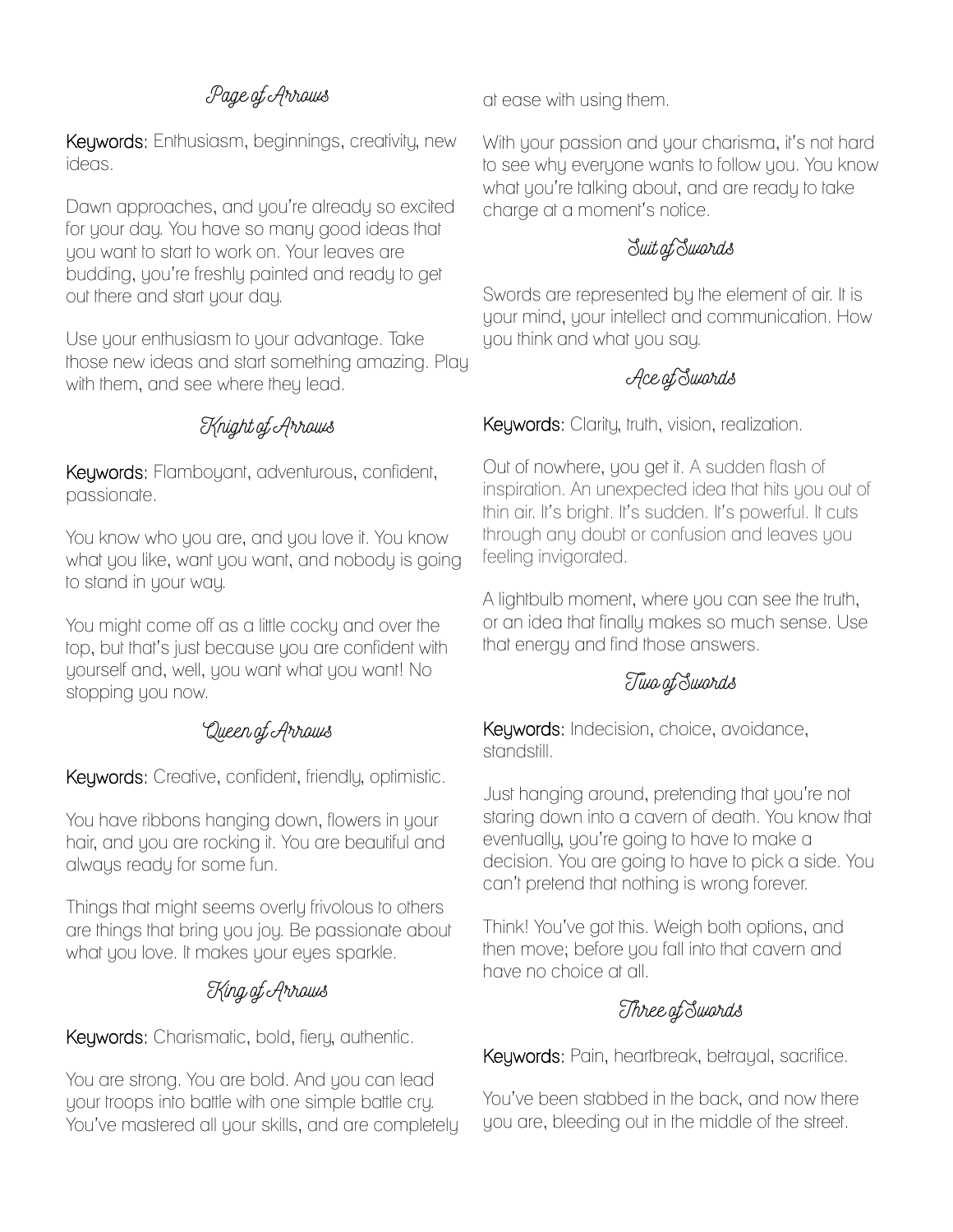You feel exposed, at a loss, and everything hurts.

Now, you have to get up, you have to go so you can recover. At least now you know better. You can grow from this. But you have to get up first.

# Four of Swords

Keywords: Rest, introspection, retreat, meditation.

You are so tired. You know what you need? A break. Take some time to yourself, to just lay in a field of flowers and daydream. Watch the clouds float by and think. Restore your energy and recoup your health.

Breaks are necessary. It's not a bad thing to take a nap, or a day off. So go on. Relax. You need it.

## Five of Swords

Keywords: Conflict, arguments, overkill, feeling attacked.

They were all up in your face, what were you supposed to do? Doesn't matter, because you took them down. All of them. You had to defend yourself, after all.

Well, maybe you went a bit over board. Make sure that when you're defending yourself, you're not destroying someone else in the process.

## Six of Swords

Keywords: Recovery, retreat, healing, transition.

Things have been hard lately. You've been hurt and torn down. Definitely not feeling your best. That's okay. Take some time. Wrap yourself up, and move in a different direction.

Get away from what hurt you. Make some distance between it and you. Let yourself heal. Change is good.

# Seven of Swords

Keywords: Deception, dishonesty, theft, betrayal.

Look at you, trying to be all sneaky. Jumping out of the boat and hiding underwater. You know it was wrong, running away like that, but whatever. You didn't want to be there anyways. Running away from your problems isn't a solution. Now you're going to be stuck on the bottom of a lake, thinking of all your regrets. Being dishonest about what you've done will only hurt yourself.

# Eight of Swords

Keywords: Trapped, powerless, excuses, illusion.

Oh no, you're trapped in a swamp. You can't move. You can't get out. You feel totally powerless and useless. You start to panic and wonder if there's any hope for you, or if you're going to be stuck here forever.

You don't know how you ended up here, but you know that it's not good. But look at it. You're not that far down. Try wiggling around a bit, and see if you can free yourself from this situation.

# Nine of Swords

Keywords: Fear, anxiety, turmoil, nightmares.

Everything feels wrong. The dark skies, the dead, crooked trees. The swords all in a circle. How did they get there? What happened to make them stand like that? Is this real, or is all this fear just a nightmare?

You are nervous and uneasy. The worries that you feel seem overwhelming. The stress of everything has been keeping you up at night, making everything look more threatening that it really is.

# Ten of Swords

Keywords: Rock bottom, giving up, realization, endings.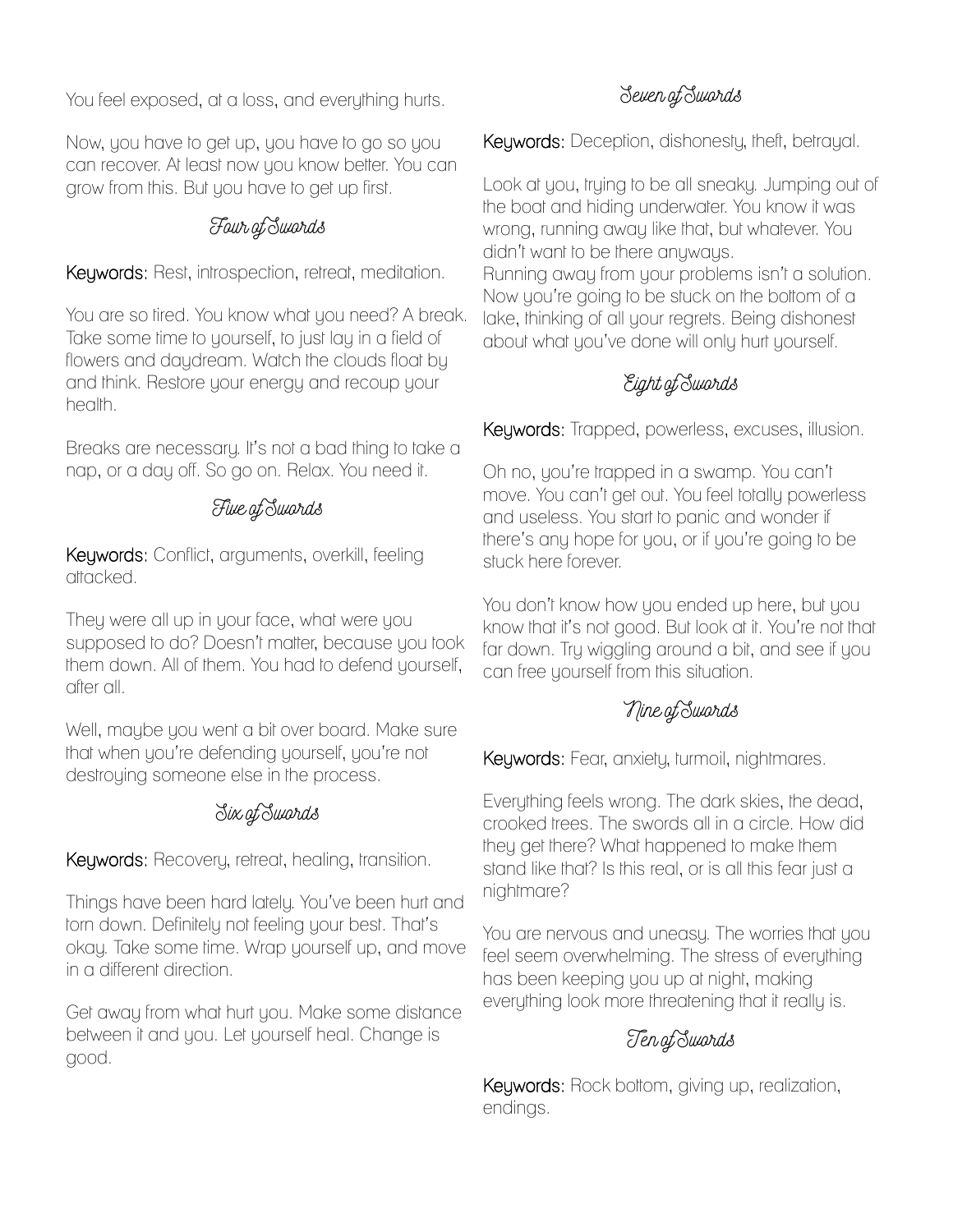You are on the bottom of a pit. You are broken into pieces. You have plummeted down as far as you have even been, and you have no idea how things could possibly get any worse.

Once you've hit the bottom, there's nothing else to do but to look up. The stars are still shining. Maybe there is hope after all.

### Page of Swords

Keywords: Curious, practical, clarity, thoughtful.

You may be small, but you're still sharp. You're not afraid of the truth, and are ready to cut through any doubts at a moment's notice.

You're also smart, and you know when it's best to wait and to learn. You're good at studying, and you learn as much as you can.

## Knight of Swords

Keywords: Direct, charismatic, impatient, know-it-all.

You are strong, and opinionated. You know what you think, and you aren't afraid to rush in and let everyone know just how powerful you really are.

Some feel that you are too cold and unfeeling. But that's just because you know the right answer, and you can't stand it when the wrong answer blocks your path.

# Queen of Swords

Keywords: Intelligent, honest, critical, observant.

There is no fooling you. You can spot a lie a mile away. You can see the truth, even if no one else can.

But every one admires you, because you are honest and forthright. Your rationality can occasionally get in the way, but you always try and do what is the right thing to do.

# King of Swords

Keywords: Logical, analytical, brilliant, objective.

You're strong, you're smart You don't bend easily and you consider everything with a careful and analytical mind. Committed to truth and able to clear up any matter.

You are able to articulate exactly what you are thinking. You can provide the solution that may be hard to find in a confusing situation. People know that you have the answers, and you won't stop until any matter is put to rest.